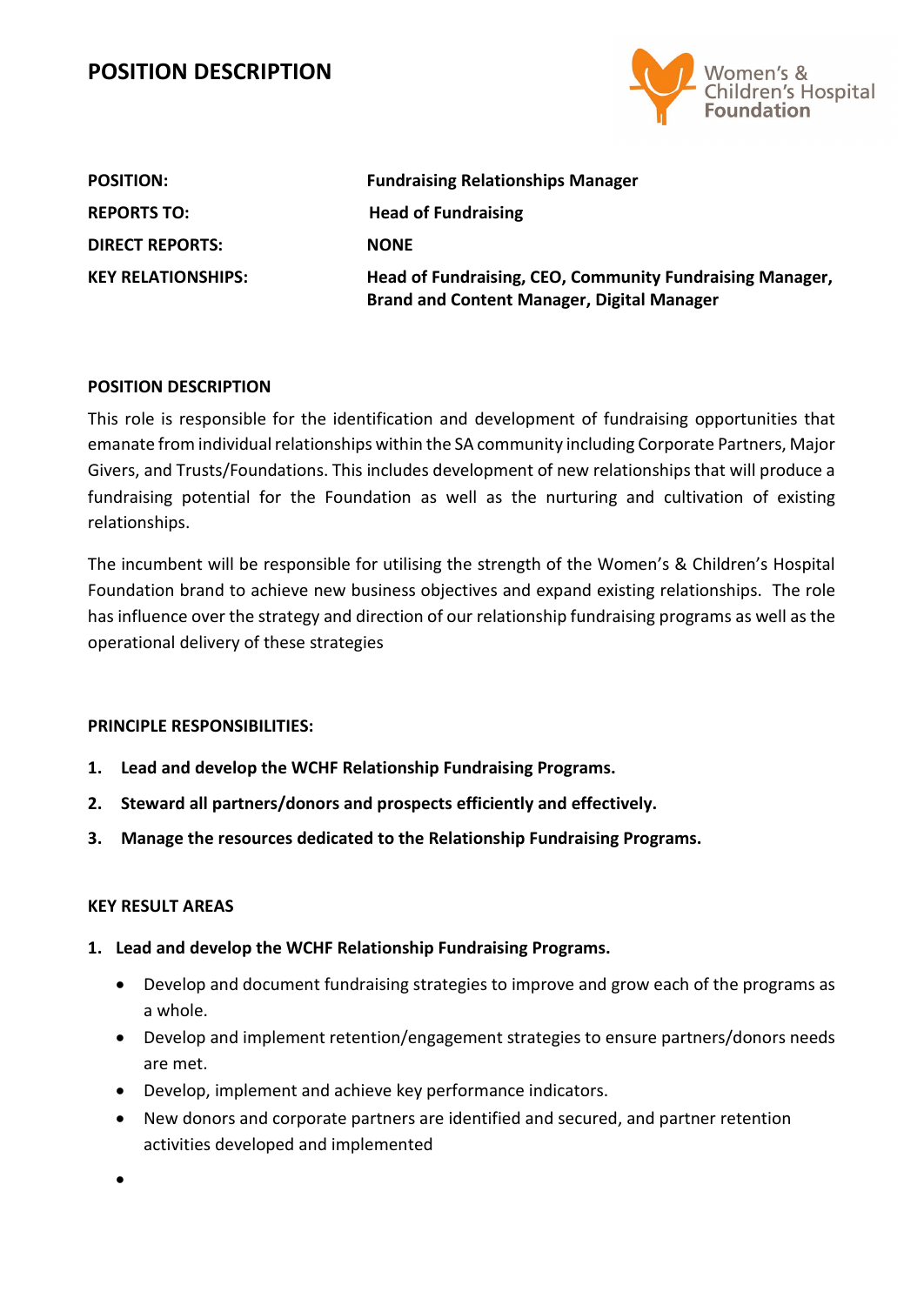

- Identify and secure new partnerships/donors across the corporate, Major Donor and Trust/Foundation revenue streams.
- Prepare and deliver professional, timely and effective proposals to prospective partners/donors
- Assist partners/donors in a hands-on capacity to deliver and activate fundraising initiatives where required.
- Work with Head of Fundraising/Digital team to conceptualise and facilitate the development and delivery of appropriate digital content as it relates to each partner/donor

### **2. Steward all donors and prospects efficiently and effectively.**

- Key stakeholders and partners are supported by regular liaison and high-level relationship management
- Maintain and develop a network of relationships with corporate partners that will be willing to support WCHF - which will include attendance at events which are outside of normal business hours.
- Plans and reports are developed for corporate partners in a timely manner and accurate records kept
- Manage and steward the Foundation's existing Corporate Partnerships Program (donations, sponsorship and via other fundraising initiatives).
- Deliver meaningful donor engagements to the major Donor cohort, including events and CEO meet and greet.
- Undertake reporting and acquittal's required by partners/donors
- Liaise with relevant WCHF staff and where required WCHN staff to ensure delivery of mutually agreeable recognition outcomes for WCHF partner projects.
- Work with Manager, Brand and Content, to ensure appropriate fundraising collateral is developed to support partnerships/donors

## **3. Manage the resources dedicated to the Corporate Partnership Programs.**

- Ensure all data related to Partners/donors is captured accurately in Raiser's Edge.
- Delivery of the set fundraising targets for Corporate Partners, Major Givers, and Trusts/Foundations
- Monitor and report on the income and expense budget for Corporate Partners, Major Givers, and Trusts/Foundations
- Maximize media opportunities of corporate partner activities and fundraising as they relate specifically to WCHF.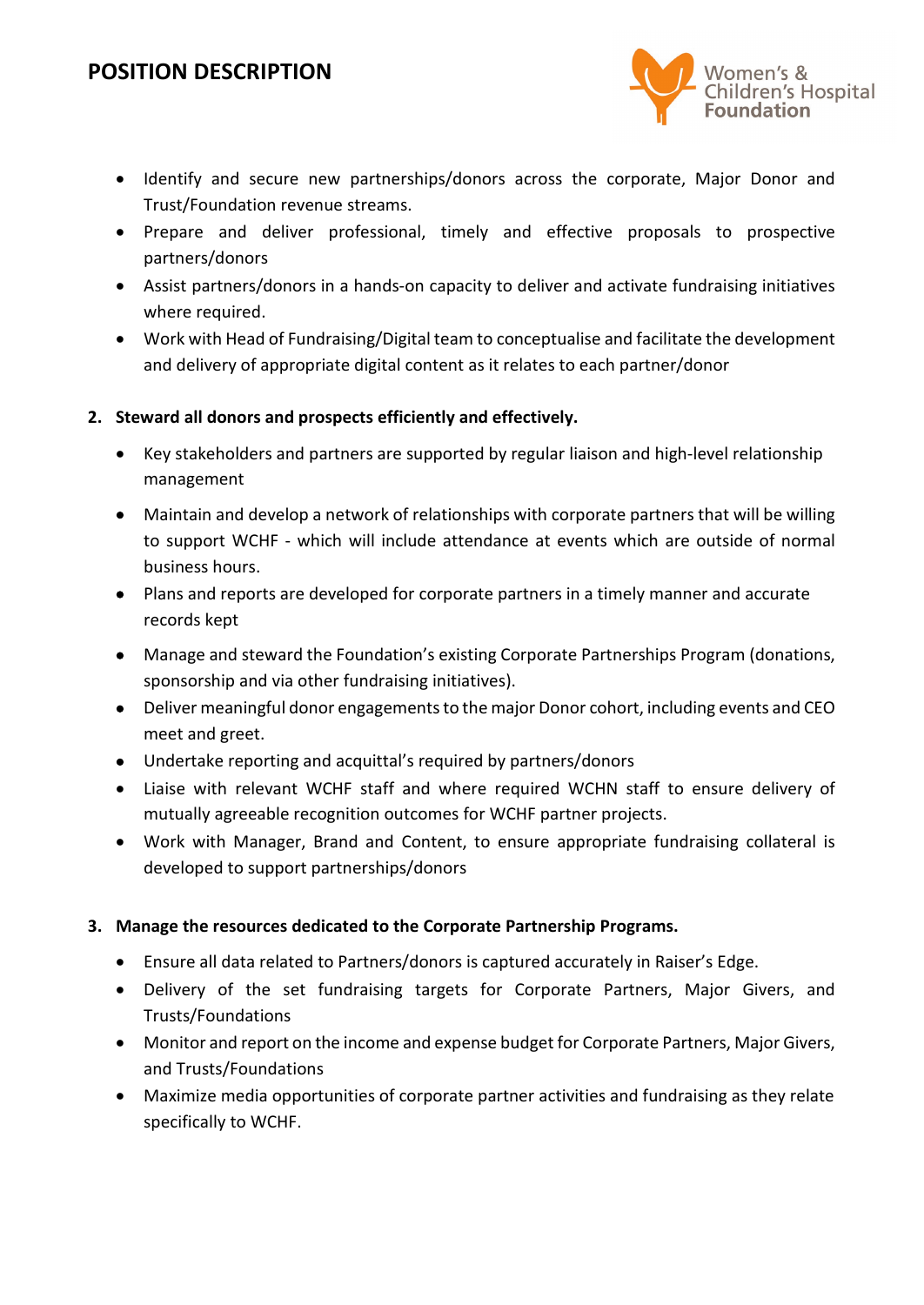

### **OTHER DUTIES**

- Other duties from time to time as may be required from time to time to meet the objectives of the position and the organization.
- Contribute to a safe and healthy work environment, free from discrimination and harassment by adhering to the provisions of the relevant legislative requirements including Equal Employment Opportunity, Work Health and Safety, the Code of Conduct and organisational policies.
- Ensure their own and other people's safety through taking reasonable care through their acts or omissions while at work.
- Assist with the delivery of Foundation events as required.

### **SPECIAL CONDITIONS**

- Some out of hour's work may be required.
- May be required to travel intra/interstate.
- Must be prepared to attend relevant meetings with staff and educational activities as required and to participate in the performance development process.
- Must be prepared to attend WCH Foundation events as and when required.

### **PERSON SPECIFICATION**

- Proven client relationship management and high-level interpersonal skills for communicating and negotiating with stakeholders
- A high level of emotional intelligence and empathy and dealing with sensitive matters
- Willingness to accept change and remain effective while prioritizing workload
- Outstanding written and verbal communication skills and presentation
- Experience working in a broad corporate context and an understanding of corporate fundraising with a view to achieving fundraising targets
- Understanding of budgets and delivering against them.
- Ability to work under pressure and within tight time constraints when necessary
- Ability to work unsupervised and to meet deadlines
- Experience in working within an effective team and ability to work in an environment based on communication and trust